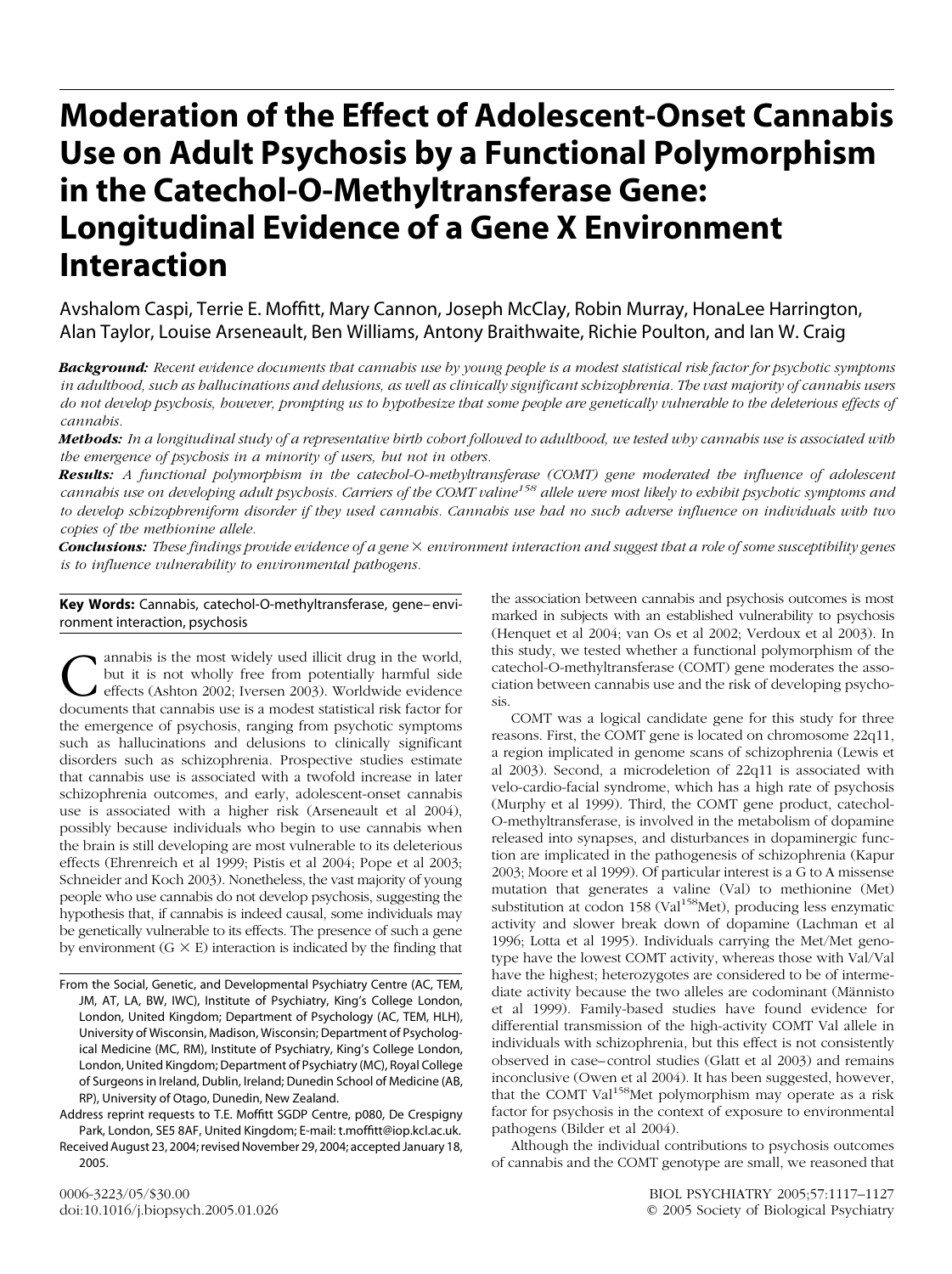their joint effect could be larger because both appear to influence cognitive and physiologic processes that are implicated in schizophrenia. First, chronic cannabis use [\(Block et al 2002;](#page-9-0) [Lundqvist et al 2001; Solowij et al 2002\)](#page-10-0) and the COMT Val allele [\(Egan et al 2001\)](#page-9-0) have been independently associated with deficits in prefrontal cortex functions, such as impaired memory and attention, which are characteristic of schizophrenia [\(Bunney](#page-9-0) [and Bunney 2000;](#page-9-0) [Weinberger et al 2001\)](#page-10-0) and represent an endophenotype for the disorder [\(Gottesman and Gould 2003\)](#page-9-0). These effects are probably mediated through diminished dopamine transmission in the prefrontal cortex [\(Egan et al 2001;](#page-9-0) [Verrico et al 2003\)](#page-10-0). Second, cannabis use [\(Tanda et al 1997;](#page-10-0) [Voruganti et al 2001\)](#page-10-0) and, indirectly, the Val allele [\(Akil et al](#page-9-0) [2003\)](#page-9-0) are associated with increased mesolimbic dopamine transmission, a mechanism implicated in hallucinations and delusions (the "positive" symptoms of schizophrenia; [Moore et al 1999\)](#page-10-0). We thus hypothesized that carriers of the Val allele would be at greatest risk for the potential long-term psychotogenic effects of cannabis. We tested this  $G \times E$  hypothesis using data from an epidemiologic birth cohort followed longitudinally across the first three decades of life.

## **Methods and Materials**

#### **Participants**

Participants were members of the Dunedin Multidisciplinary Health and Development Study. The birth cohort of 1,037 children (52% male children) was established at age 3 when the investigators enrolled 91% of consecutive births between April 1972 and March 1973 in Dunedin, New Zealand. Cohort families represent the full range of socioeconomic status in the general population of New Zealand's South Island. Follow-ups have been carried out at ages 3, 5, 7, 9, 11, 13, 15, 18, 21, and most recently age 26, when we assessed 96% of the living cohort members. At each assessment, study members are invited to the research unit for a full day of data collection. The study members have a long history of reporting sensitive information to us, with no violation of their confidentiality. The analyses presented here are based on 803 individuals. Individuals not studied were deceased (2%), lacked prospective data on cannabis use (7%), lacked assessment of psychosis outcomes (4%), did not give DNA (3%), or were not genotyped (7% non-Caucasians). Written informed consent was obtained from all participants after a detailed description of the study, which was approved by the institutional review boards of the three participating universities (Otago Ethics Committee; Institute of Psychiatry/South London and Maudsley National Health Service Trust Ethical Committee, Research; University of Wisconsin—Madison Social and Behavioral Science Internal Review Board).

## **Measurement**

**DNA Extraction and Genotyping.** At age 26, DNA was obtained from 953 study members (97% of those assessed; 51% male); 93% of DNA samples were obtained via blood and 7% via buccal swabs for those not wishing to undergo phlebotomy. The COMT functional SNP (Val<sup>158</sup>Met) was assayed using the SNiPTag technique, an adaptation of competitive allele-specific polymerase chain reaction (PCR; [McClay et al 2002\)](#page-10-0). In this reaction, two fluorescently labeled allele-specific (AS) primers are employed in conjunction with a third, common primer and the products assayed using automated sequencing machinery. The AS primers were as follows (AS nucleotide in bold): COMT-4bC (GCA CAC CTT GTC CTT CA**C**) labeled with the FAM

fluorophore and COMT-4bT (GCA CAC CTT GTC CTT CA**T**) labeled with the NED fluorophore. The common primer was COMT-4a (ACT GTG GCT ACT CAG CTG TG), which was unlabeled. Reactions were carried out using an optimized version of the protocol described by [McClay et al \(2002\).](#page-10-0) Per reaction: 1X PCR buffer IV (ABgene, Epsom, United Kingdom), 1.5 mmol/mL magnesium chloride, .2 mmol/mL dNTPs (Amersham, Little Chalfont, United Kingdom), 4 pmol COMT-4a, 2 pmol each of COMT-4bC and COMT-4bT, .5 U Native *Taq,* 25 ng genomic DNA template, deionized and microfiltered water to final reaction volume of  $10 \mu L$ . Polymerase chain reaction was carried out on a PTC-225 DNA engine (MJ Research, Hercules, California), using the following cycling conditions: initial 2-min denaturing step at 95°C, followed by 35 cycles of 94°C for 1 min, 65.0°C for 1 min, 72°C for 1 min, and a final extension phase of 72°C for 1 min. The PCR products were assayed on an Applied Biosystems 3100 automated sequencer, set up in genotyping mode, under Applied Biosystems Filter Set D. Results were analyzed using GeneScan v3.5.1 and Genotyper v3.7 analysis software (Applied Biosystems, Foster City, California). Genotyping was performed blind to study members' cannabis exposure and psychosis outcome status.

Cohort members reporting Maori ethnicity (7%) were not included in analyses. Allele frequencies among Caucasians included in our study were consistent with previously reported allele frequencies in Caucasian populations: 50% for the low activity (Met) allele and 50% for the high activity (Val) allele [\(Palmatier et al 1999\)](#page-10-0). The sample was split into three groups on the basis of genotype: individuals homozygous for the low-COMT-activity allele (Met/Met; 25% of sample, 52% male); individuals homozygous for the high-COMT-activity allele (Val/ Val; 25% of sample, 49% male), and heterozygotes (Val/Met; 50% of sample, 52% male). The three groups were in Hardy– Weinberg equilibrium  $(\chi^2(2) = .02, p = .99)$ ; there was no significant difference in genotype frequencies between genders  $(\chi^2(2) = .56, p = .75).$ 

Psychosis outcomes were assessed at age 26 using a standardized psychiatric interview, the Diagnostic Interview Schedule [\(Robins et al 1995\)](#page-10-0), administered by health professionals (medicine, clinical psychology, public health). Interviewers had no knowledge of study members' history of cannabis use or genotype. We examined three types of outcome measures.

First, we established whether study members met diagnostic criteria for schizophreniform disorder during the year before the age-26 assessment according to criteria from the *DSM-IV* [\(American](#page-9-0) [Psychiatric Association 1994\)](#page-9-0). Symptoms of this disorder include hallucinations, delusions, disorganized speech, grossly disorganized or catatonic behavior, and negative symptoms such as avolition, flat affect, or alogia (*DSM-IV* Criterion A group), plus evidence of social, occupational, or self-care dysfunction (*DSM-IV* Criterion B group). Symptoms must have lasted at least 1 month. To enhance validity of the research diagnosis, we required hallucinations (not related to drug or alcohol use) plus at least two other Criterion A symptoms. We further required objective evidence of Criterion B impairment from informants and our staff clinicians to supplement study members' selfreports. Following this protocol, 1% of the cohort met criteria for schizophrenia at age 26 years (symptom duration  $> 6$  months), and a further 2.6% met criteria for schizophreniform disorder  $(i.e.,$  symptom duration from  $1-6$  months). We combined the two, hereafter referred to as schizophreniform disorder; 3.6% were so classified. Of these individuals, 70% had received mental health treatment as adults. There was no gender difference in the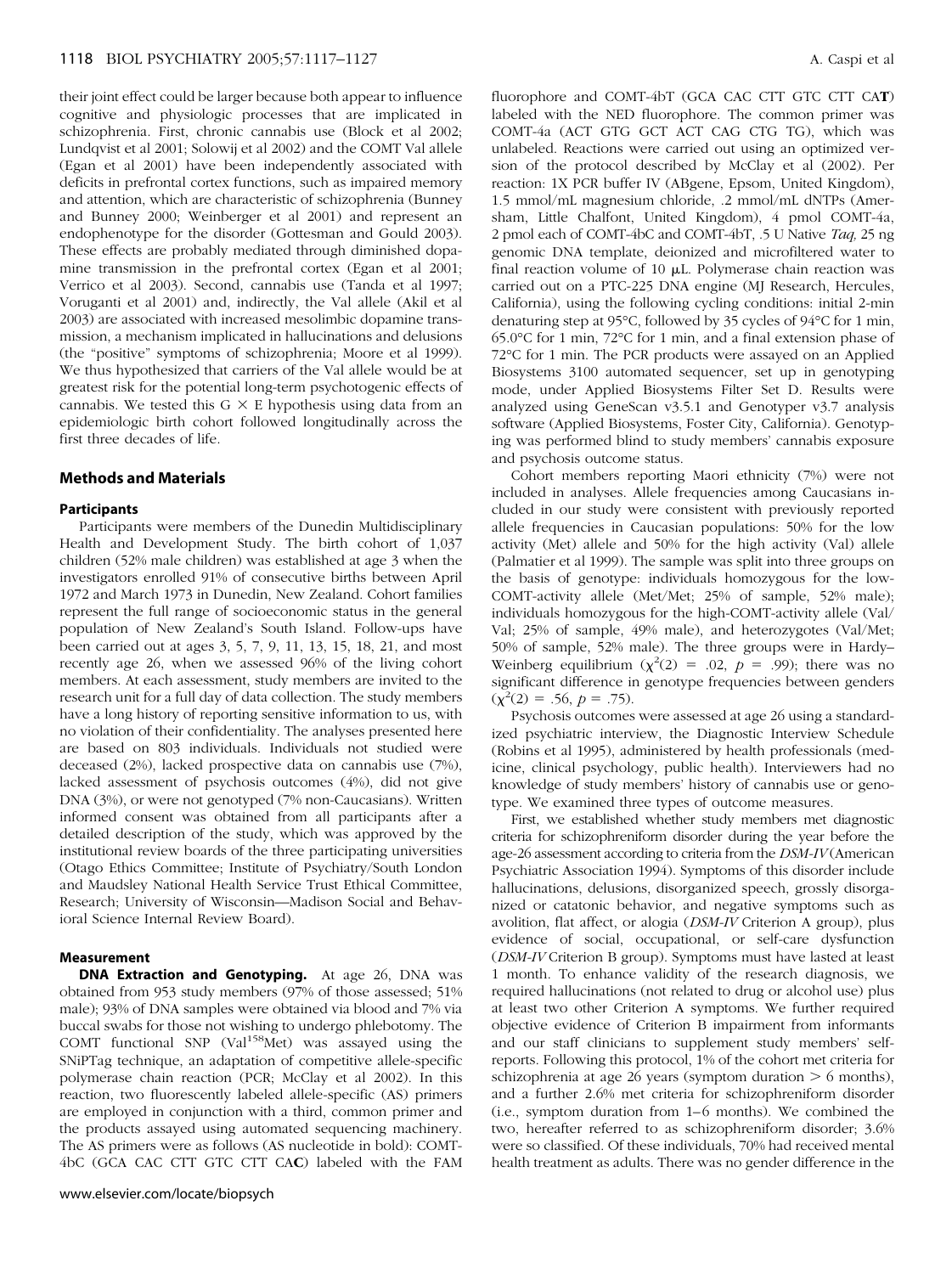prevalence of schizophreniform-spectrum disorder  $(\chi^2(1) = .81,$  $p = .37$ ). Further details about schizophreniform cases in this cohort are provided elsewhere [\(Cannon et al 2002;](#page-9-0) [Poulton et al](#page-10-0) [2000\)](#page-10-0).

Second, we computed a continuous scale of psychotic symptoms by summing study members' reports about hallucinations and delusions from the psychiatric interview (Table 1; 24 questions:  $M = 1.58$ ,  $SD = 4.23$ , Cronbach's alpha = .95). Specifically, 13% of study members reported at least one hallucinatory experience symptom, and 21% reported at least one delusional belief symptom; these groupings were studied as categoric outcomes. These rates of psychotic symptoms are comparable to those observed in U.S. and European epidemiologic studies [\(Myin-Germeys et al 2003\)](#page-10-0). Of those reporting at least one hallucinatory experience symptom, 58% reported at least one delusional belief symptom; of those reporting at least one delusional belief symptom, 38% also reported at least one hallucinatory experience symptom.

Third, we collected informant reports about symptoms related to psychosis, to document that findings from this study were not based solely on self-reports. A 60-item questionnaire was mailed to persons nominated by each study member at age 26 as "someone who knows you well" and responses were returned for 96% of the cohort. Informants were best friends, partners, or other family members. As part of the questionnaire, informants rated study members, using a 3-point rating scale  $(0 = no,$ doesn't apply;  $1 =$  applies somewhat;  $2 =$  certainly applies) on three symptoms related to psychosis: "hears things that aren't there," "suspicious of other people," "thinks others are out to get him/her." We summed these three symptom ratings  $(M = .47;$  $SD = .78$ ; Cronbach's alpha = .72).

reported using cannabis in adolescence, as follows: at ages 13 and 15, study members had been asked whether they had used cannabis in the past year; by their 15th birthday, 15% of study members reported using cannabis. At age 18, study members were asked about the frequency with which they used cannabis in the past year; 17% of study members reported using cannabis at least once per month. Of the total sample, 26% of study members were classified as adolescent-onset cannabis users if they had used cannabis before age 15 or if they were at least monthly cannabis users by age 18. By age 18, these users had a median cannabis use of 25 days per year (range 12–365 days), and 25% met *DSM-IV* diagnostic criteria for cannabis dependence (compared with a prevalence rate of less than 1% among cohort members not classified as adolescent onset). There was no gender difference in adolescent-onset cannabis use,  $\chi^2(1) = .14$ ,  $p = .71$ . Of study members with the Met/Met, Val/Met, and Val/Val genotype, 24%, 23%, and 27%, respectively, were adolescent-onset cannabis users,  $\chi^2(2) = 1.19$ ,  $p = .55$ . Thus, the three COMT genotypes did not differ on exposure to cannabis in adolescence nor on cannabis dependence,  $\chi^2(2)$  $= 2.63$ ,  $p = .27$ .

**Control Variables.** Adult cannabis use was assessed at ages 21 and 26 years, when study members reported how often they used cannabis in the past year. Thirty-eight percent of the study members used cannabis on at least a monthly basis as adults. We identified a group (19% of the sample) of adult-onset cannabis users who used cannabis on at least a monthly basis at ages 21 years, 26 years, or both, but not before age 18. At age 26, these adult-onset cannabis users had a median cannabis use of 30 days per year (range 12–365 days), and 17% met *DSM-IV* diagnostic criteria for cannabis dependence.

Adolescent-onset cannabis users were study members who

Use of amphetamines or hallucinogens in the past year was

**Table 1.** Symptoms of Psychosis Covered in the Psychiatric Interview and Endorsement Frequencies Among Study Members  $(N = 803)$ 

|                                                                                                  | % Endorsed   |
|--------------------------------------------------------------------------------------------------|--------------|
| Hallucinatory Experiences (Not Drug or Alcohol Related)                                          |              |
| Hear things or voices that other people cannot hear                                              | 3.4          |
| Hear voices commenting on what you were doing or thinking                                        | 1            |
| Hear voices telling you what to do                                                               | .6           |
| Hear two or more voices talking to each other that other people could not hear                   | .6           |
| Carry on conversations with the voices that other people could not hear                          | 1.1          |
| Bothered by strange smells that no one else could smell                                          | 2.2          |
| Had unusual feelings inside or on your body                                                      | 5.5          |
| Bothered by strange tastes that were not from anything you had eaten                             | 2.5          |
| Seen things or people that others could not see or had a vision when completely awake            | 4.6          |
| Delusional Beliefs (not drug or alcohol related)                                                 |              |
| Believed you were being secretly tested on                                                       | 2.6          |
| Believed someone was plotting against you or trying to hurt or poison you                        | 2.2          |
| Believed someone was spying on you                                                               | 4.9          |
| Believed that someone was following you                                                          | 5.6          |
| Thoughts that people you didn't know were talking about you or laughing at you                   | 9.5          |
| Believed that someone was reading your mind                                                      | 3.1          |
| Believed you could hear what another person was thinking even though they were not speaking      | 4.4          |
| Believed others could hear your thoughts                                                         | 3.1          |
| Believed that a power could control your movements or thoughts against your will                 | 1.9          |
| Believed that someone could put thoughts into your mind that were not your own                   | 3.6          |
| Believed that someone took your thoughts out of your mind                                        | 1.5          |
| Believed that someone you have not met was in love with you                                      | $\mathbf{1}$ |
| Believed you were sent special messages through the media                                        | 1.5          |
| Believed strange forces were working on you (e.g., hit by x-rays, having magic performed on you) | .6           |
| Believed you've done something terrible for which you should be punished                         | 5.1          |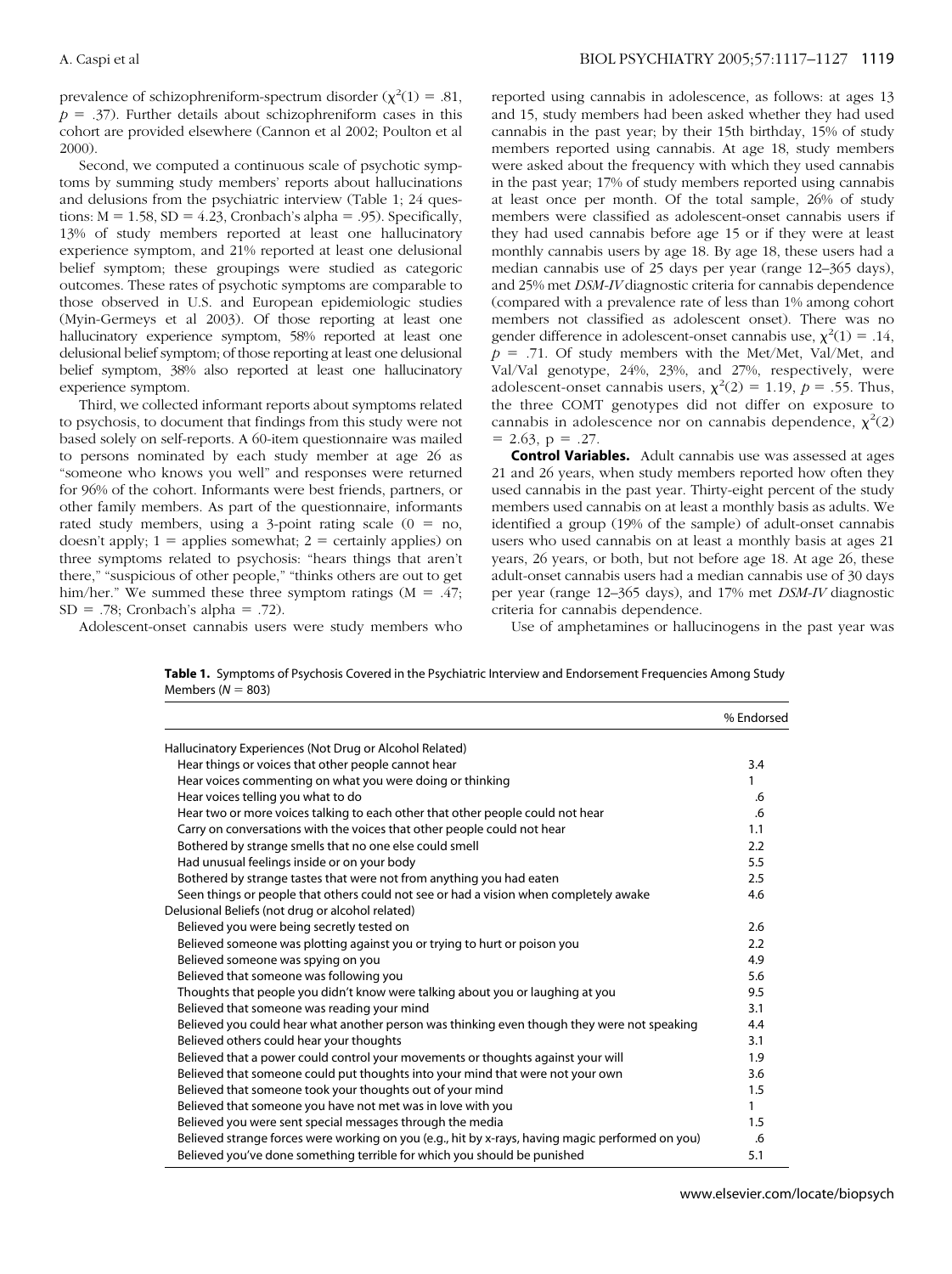| uetalis)                                                          |           |                          |     |           |                  |                      |     |                            |     |                          |     |      |     |                                                    |     |      |      |
|-------------------------------------------------------------------|-----------|--------------------------|-----|-----------|------------------|----------------------|-----|----------------------------|-----|--------------------------|-----|------|-----|----------------------------------------------------|-----|------|------|
|                                                                   |           |                          |     |           |                  |                      |     | <b>Predictor Variables</b> |     |                          |     |      |     |                                                    |     |      |      |
|                                                                   |           |                          |     | Covariate |                  | <b>COMT Genotype</b> |     |                            |     | Early-Onset Cannabis Use |     |      |     | <b>COMT Genotype x Early-Onset</b><br>Cannabis Use |     |      |      |
| Psychosis outcomes at age 26                                      | Intercept | b                        | SE  | t/z       | $\boldsymbol{p}$ | b                    | SE  | t/z                        | p   | b                        | SE  | t/z  | p   | $\boldsymbol{b}$                                   | SE  | t/z  | р    |
| Diagnosis of Schizophreniform Disorder                            |           |                          |     |           |                  |                      |     |                            |     |                          |     |      |     |                                                    |     |      |      |
| A. Baseline model <sup>a</sup>                                    | $-3.19$   |                          |     |           |                  | $-.56$               | .39 | 1.45                       | .15 | $-.19$                   | .73 | .26  | .80 | 1.26                                               | .57 | 2.24 | .025 |
| B. Controlling for adult cannabis use                             | $-3.34$   | .50                      | .45 | 1.12      | .26              | $-.62$               | .40 | 1.53                       | .13 | $-.33$                   | .76 | .44  | .66 | 1.20                                               | .58 | 2.06 | .039 |
| C. Controlling for adolescent use of<br>drugs other than cannabis | $-3.19$   | .01                      | .55 | .02       | .98              | $-.56$               | .39 | 1.45                       | .15 | $-.19$                   | .76 | .25  | .80 | 1.26                                               | .57 | 2.23 | .025 |
| D. Controlling for adult use of<br>amphetamines and hallucinogens | $-3.24$   | .29                      | .43 | .67       | .50              | $-.56$               | .39 | 1.45                       | .15 | $-.30$                   | .75 | .40  | .69 | 1.27                                               | .57 | 2.24 | .025 |
| E. Controlling for childhood psychotic<br>symptoms                | $-3.64$   | 1.42                     | .35 | 3.99      | .01              | $-.68$               | .46 | 1.48                       | .14 | $-.25$                   | .81 | .30  | .76 | 1.42                                               | .66 | 2.14 | .032 |
| F. Controlling for childhood IQ                                   | 1.47      | $-.04$                   | .01 | 3.00      | .01              | $-.63$               | .40 | 1.57                       | .12 | $-.30$                   | .74 | .04  | .69 | 1.36                                               | .58 | 2.35 | .019 |
| G. Controlling for adolescent conduct<br>disorder                 | $-3.30$   | .76                      | .43 | 1.78      | .07              | $-.59$               | .39 | 1.52                       | .13 | $-.50$                   | .75 | .67  | .50 | 1.30                                               | .56 | 2.31 | .021 |
| Self-Reports of Psychotic Symptoms                                |           |                          |     |           |                  |                      |     |                            |     |                          |     |      |     |                                                    |     |      |      |
| A. Baseline model                                                 | .97       | $\overline{\phantom{0}}$ |     |           |                  | .01                  | .22 | .04                        | .97 | 1.04                     | .56 | 1.88 | .06 | .88                                                | .45 | 1.97 | .049 |
| B. Controlling for adult cannabis use                             | .86       | .58                      | .32 | 1.83      | .07              | $-.03$               | .23 | .13                        | .90 | .67                      | .58 | 1.15 | .23 | .92                                                | .45 | 2.04 | .042 |
| C. Controlling for adolescent use of<br>drugs other than cannabis | .96       | 1.50                     | .52 | 2.87      | .01              | .005                 | .22 | .02                        | .98 | .45                      | .59 | .77  | .44 | .88                                                | .44 | 1.97 | .049 |
| D. Controlling for adult use of<br>amphetamines and hallucinogens | .80       | 1.09                     | .34 | 3.22      | .01              | .004                 | .22 | .02                        | .98 | .65                      | .57 | 1.15 | .25 | .98                                                | .44 | 2.02 | .040 |
| E. Controlling for childhood psychotic<br>symptoms                | .86       | .67                      | .37 | 1.84      | .07              | $-.04$               | .23 | .15                        | .88 | .52                      | .59 | .88  | .38 | 1.06                                               | .47 | 2.23 | .026 |
| F. Controlling for childhood IQ                                   | 1.79      | $-.01$                   | .01 | .71       | .48              | .005                 | .23 | .02                        | .98 | 1.08                     | .57 | 1.90 | .06 | .90                                                | .45 | 1.99 | .047 |
| G. Controlling for adolescent conduct                             | .81       | 1.69                     | .36 | 4.72      | .01              | $-.04$               | .22 | .19                        | .85 | .39                      | .57 | .69  | .49 | .98                                                | .44 | 2.22 | .027 |
| disorder                                                          |           |                          |     |           |                  |                      |     |                            |     |                          |     |      |     |                                                    |     |      |      |
| <b>Evidence of Hallucinatory Experiences</b>                      |           |                          |     |           |                  |                      |     |                            |     |                          |     |      |     |                                                    |     |      |      |
| A. Baseline model <sup>a</sup>                                    | $-1.92$   | $\overline{\phantom{0}}$ |     |           |                  | $-.34$               | .20 | 1.70                       | .09 | .21                      | .40 | .54  | .59 | .73                                                | .32 | 2.31 | .021 |
| B. Controlling for adult cannabis use                             | $-1.95$   | .21                      | .25 | .85       | .39              | $-.40$               | .20 | 1.96                       | .05 | .01                      | .42 | .03  | .97 | .82                                                | .33 | 2.51 | .012 |
| C. Controlling for adolescent use of<br>drugs other than cannabis | $-1.93$   | .35                      | .34 | 1.03      | .30              | $-.34$               | .20 | 1.70                       | .09 | .07                      | .43 | .16  | .87 | .73                                                | .32 | 2.31 | .021 |
| D. Controlling for adult use of<br>amphetamines and hallucinogens | $-1.99$   | .39                      | .25 | 1.59      | .11              | $-.34$               | .21 | 1.71                       | .09 | .07                      | .41 | .17  | .87 | .74                                                | .32 | 2.33 | .020 |
| E. Controlling for childhood psychotic<br>symptoms                | $-1.91$   | .70                      | .25 | 2.77      | .01              | $-.57$               | .23 | 2.50                       | .01 | $-.01$                   | .45 | .03  | .98 | .95                                                | .37 | 2.58 | .010 |
| F. Controlling for childhood IQ                                   | $-.32$    | $-.01$                   | .01 | 1.78      | .08              | $-.35$               | .20 | 1.74                       | .08 | .18                      | .40 | .45  | .65 | .75                                                | .32 | 2.35 | .019 |
| G. Controlling for adolescent conduct                             | $-1.99$   | .60                      | .25 | 2.37      | .02              | $-.36$               | .20 | 1.80                       | .07 | $-.03$                   | .41 | .07  | .94 | .77                                                | .32 | 2.43 | .015 |

<span id="page-3-0"></span>**Table 2.** The Influence of Adolescent-Onset Cannabis Use on Adult Psychosis: Results of Final Regression Analyses Testing Gene by Environment Interaction Effects (see Statistical Analysis section for details)

disorder

1120

BIOL PSYCHIATRY 2005;57:1117–1127

BIOL PSYCHIATRY 2005;57:1117-1127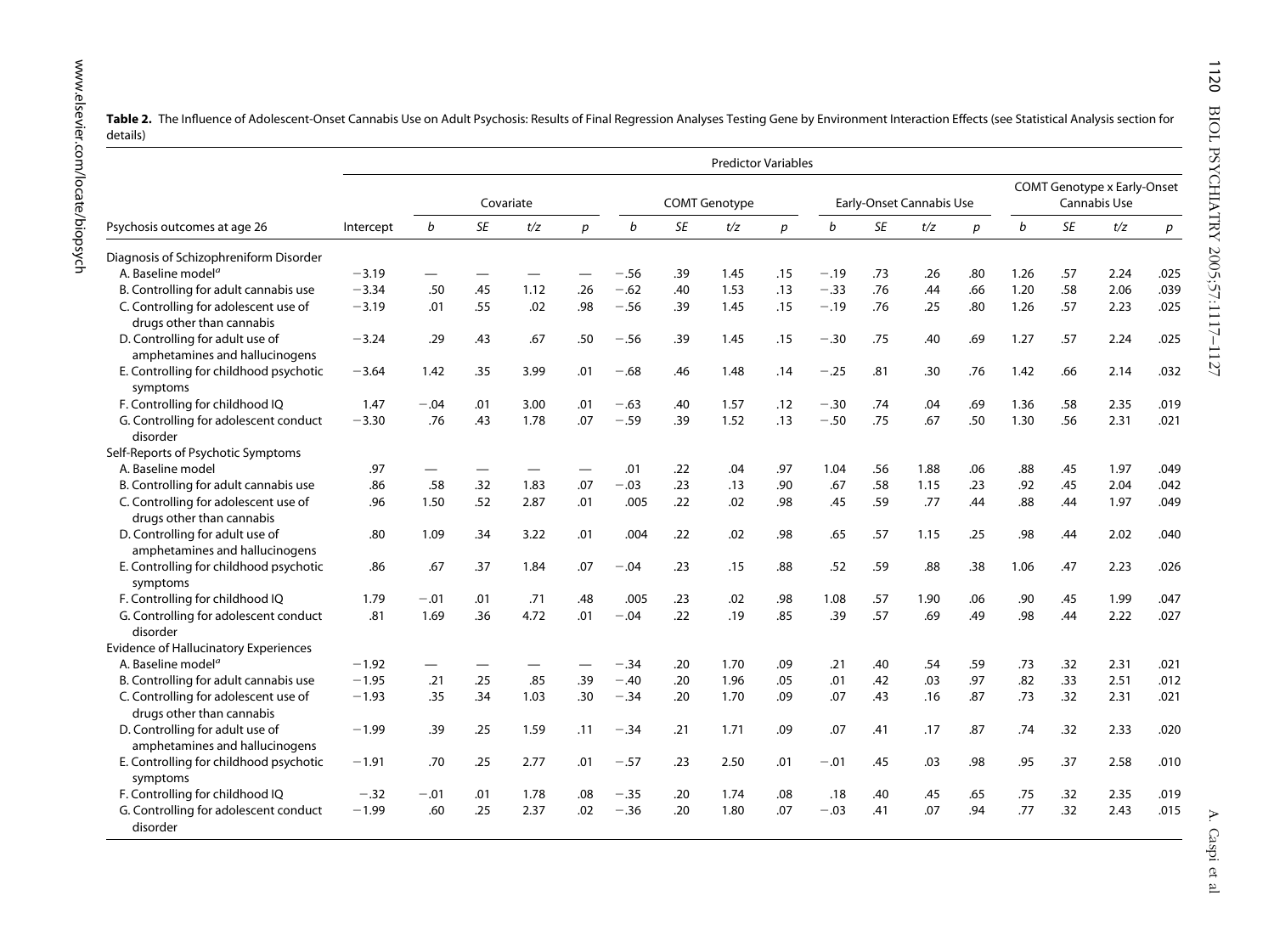#### **Table 2.** (continued)

|                                                                      | <b>Predictor Variables</b> |                  |           |      |     |         |                      |     |     |        |                          |      |     |     |                                                    |      |      |  |
|----------------------------------------------------------------------|----------------------------|------------------|-----------|------|-----|---------|----------------------|-----|-----|--------|--------------------------|------|-----|-----|----------------------------------------------------|------|------|--|
|                                                                      |                            |                  | Covariate |      |     |         | <b>COMT Genotype</b> |     |     |        | Early-Onset Cannabis Use |      |     |     | <b>COMT Genotype x Early-Onset</b><br>Cannabis Use |      |      |  |
| Psychosis outcomes at age 26                                         | Intercept                  | $\boldsymbol{b}$ | SE        | t/z  | p   | b       | <b>SE</b>            | t/z | p   | b      | <b>SE</b>                | t/z  | p   | b   | SE                                                 | t/z  | p    |  |
| <b>Evidence of Delusional Beliefs</b>                                |                            |                  |           |      |     |         |                      |     |     |        |                          |      |     |     |                                                    |      |      |  |
| A. Baseline model <sup>a</sup>                                       | $-1.72$                    |                  |           |      |     | .04     | .16                  | .23 | .82 | .78    | .34                      | 2.32 | .02 | .19 | .26                                                | .70  | .482 |  |
| B. Controlling for adult<br>cannabis use                             | $-1.79$                    | .44              | .20       | 2.16 | .03 | .003    | .16                  | .02 | .99 | .50    | .35                      | 1.42 | .16 | .23 | .27                                                | .84  | .400 |  |
| C. Controlling for adolescent<br>use of drugs other than<br>cannabis | $-1.72$                    | .04              | .30       | .15  | .88 | .04     | .16                  | .23 | .82 | .76    | .36                      | 2.14 | .03 | .19 | .26                                                | .70  | .483 |  |
| D. Controlling for adult use of<br>amphetamines and<br>hallucinogens | $-1.83$                    | .61              | .20       | 2.98 | .01 | .03     | .16                  | .21 | .83 | .56    | .35                      | 1.61 | .11 | .20 | .27                                                | .75  | .450 |  |
| E. Controlling for childhood<br>psychotic symptoms                   | $-1.74$                    | .36              | .23       | 1.55 | .12 | $-.07$  | .18                  | .37 | .72 | .71    | .38                      | 1.87 | .06 | .29 | .30                                                | .95  | .342 |  |
| F. Controlling for childhood IQ                                      | $-.85$                     | $-.008$          | .01       | 1.15 | .25 | .01     | .16                  | .09 | .93 | .77    | .34                      | 2.27 | .02 | .21 | .27                                                | .79  | .430 |  |
| G. Controlling for adolescent<br>conduct disorder                    | $-1.83$                    | .93              | .21       | 4.42 | .01 | .001    | .16                  | .01 | .99 | .40    | .35                      | 1.14 | .26 | .26 | .27                                                | .95  | .342 |  |
| Informant Reports of Psychotic Symptoms                              |                            |                  |           |      |     |         |                      |     |     |        |                          |      |     |     |                                                    |      |      |  |
| A. Baseline model                                                    | .38                        |                  |           |      |     | .004    | .04                  | .10 | .92 | .12    | .11                      | 1.09 | .28 | .17 | .09                                                | 1.92 | .055 |  |
| B. Controlling for adult<br>cannabis use                             | .33                        | .16              | .06       | 2.55 | .01 | .01     | .04                  | .27 | .79 | .07    | .11                      | .60  | .55 | .15 | .09                                                | 1.72 | .086 |  |
| C. Controlling for adolescent<br>use of drugs other than<br>cannabis | .37                        | .21              | .10       | 2.01 | .05 | .004    | .04                  | .08 | .93 | .04    | .12                      | .32  | .75 | .16 | .09                                                | 1.91 | .057 |  |
| D. Controlling for adult use of<br>amphetamines and<br>hallucinogens | .35                        | .16              | .07       | 2.35 | .02 | .004    | .04                  | .09 | .93 | .07    | .11                      | .60  | .55 | .17 | .09                                                | 1.94 | .053 |  |
| E. Controlling for childhood<br>psychotic symptoms                   | .34                        | .19              | .07       | 2.72 | .01 | $-.003$ | .04                  | .06 | .95 | .10    | .11                      | .89  | .37 | .16 | .09                                                | 1.79 | .074 |  |
| F. Controlling for childhood IQ                                      | 1.40                       | $-.009$          | .002      | 4.66 | .01 | $-.005$ | .04                  | .12 | .91 | .09    | .11                      | .80  | .43 | .19 | .09                                                | 2.21 | .027 |  |
| G. Controlling for adolescent<br>conduct disorder                    | .35                        | .35              | .07       | 4.98 | .01 | $-.007$ | .04                  | .17 | .87 | $-.02$ | .11                      | .15  | .88 | .18 | .09                                                | 2.14 | .033 |  |

Model A is the baseline model estimating the interaction of catechol-O-methyltransferase (COMT) and adolescent-onset cannabis use. Model B contains a covariate controlling for monthly, adult cannabis use; Model C contains <sup>a</sup> covariate for adolescent use of drugs other than cannabis; Model D contains <sup>a</sup> covariate controlling for adult use of amphetamines and hallucinogens; Model E contains <sup>a</sup> covariate controlling for childhood psychotic symptoms, before onset of cannabis use; Model F contains <sup>a</sup> covariate controlling for childhood IQ; Model G contains <sup>a</sup> covariate controlling for adolescent conduct disorder.

<sup>a</sup>The logistic regression models test for interaction on the multiplicative scale for the binary variables (in the three cases of predicting presence of schizophreniform disorder, evidence of hallucinatory experiences, and evidence of delusional beliefs). In addition to analyses presented in the table, we reestimated these three regression models testing for interactions on an additive scale, using a risk difference model (binomial regression with identity link; [Hardin](#page-9-0) and Hilbe 2001). These analyses were performed using BINREG in Stata [\(StataCorp,](#page-10-0) 2003). The results for the interaction terms were robust to the type of model specification and were equivalent to the results presented in the table. There was a significant interaction on the additive scale between COMT and adolescent-onset cannabis predicting schizophreniform disorder ( $\chi^2(1) = 4.5$ ,  $p = .034$ ) and evidence of hallucinatory experiences ( $\chi^2(1) = .027$ ), but not for evidence of delusional beliefs ( $\chi^2(1) = .73$ ,  $p = .39$ ).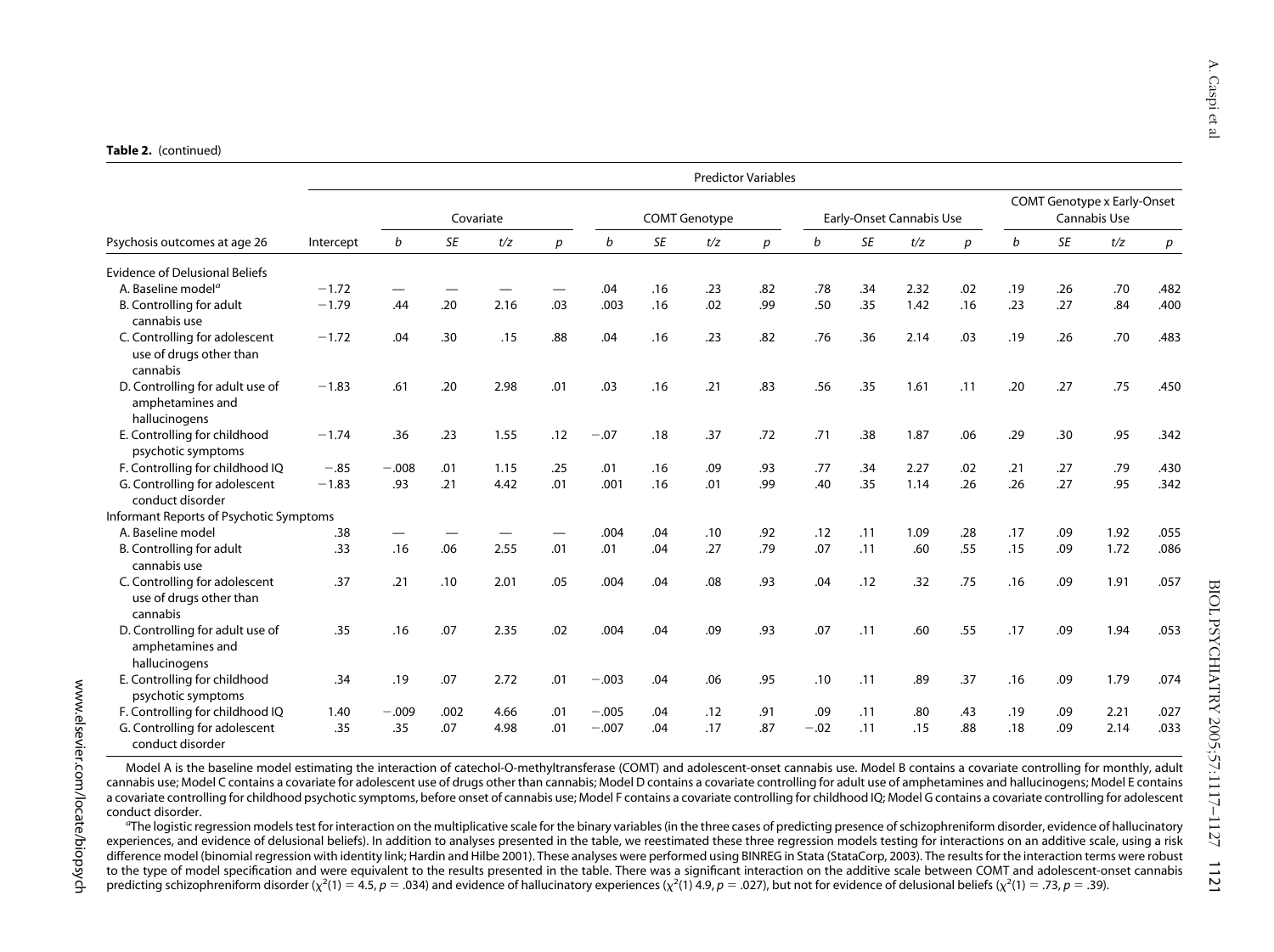reported at ages 21, 26, or both by 25% of study members. At ages 15, 18, or both, use of these other drugs (as well as glue sniffing) was reported by 12% of study members.

Psychotic symptoms at age 11 years were assessed as part of the Diagnostic Interview Schedule for Children, administered by a child psychiatrist to 789 study members. (One quarter of the cohort was assessed at school and did not see the psychiatrist.) The interview included five questions regarding possible psychotic symptoms, which were rated by the psychiatrist as no (0); yes, likely (1); and yes, definitely (2). Most children (85%) obtained a score of 0; 13% obtained a score of 1 and were called the weak-symptom group; the remaining 2% obtained a score of 2 or higher and were called the strong-symptom group. Elsewhere we have reported that study members with schizophreniform disorder at age 26 years were likely at age 11 years to have been in the strong-symptom group (odds ratio  $[OR] = 16.4$ ; 95% confidence interval  $\lbrack$  CI: 3.9–67.8) or in the weak-symptom group (OR = 5.1; 95% CI: 1.7–18.3; [Poulton et al 2000\)](#page-10-0).

IQ was measured at ages 7, 9, 11, and 13 years with the Wechsler Intelligence Scale for Children—Revised [\(Wechsler](#page-10-0) [1974\)](#page-10-0).

Conduct disorder was used as a covariate because it is a risk factor for both cannabis use [\(Moffitt et al 2001\)](#page-10-0) and adult schizophreniform disorder [\(Kim-Cohen et al 2003\)](#page-9-0). Twenty-two percent of the cohort had met *DSM-IV* criteria for conduct disorder when assessed at ages 11, 13, 15, or 18 [\(Moffitt et al](#page-10-0) [2001\)](#page-10-0).

#### **Statistical Analysis**

We used a moderated regression framework [\(Cohen et al](#page-9-0) [2003\)](#page-9-0) to estimate the influence of 1) adolescent cannabis use, 2) the COMT genotype, and 3) their interaction on adult psychosis outcomes. For continuous measures (self-reports and informant reports of psychotic symptoms), we used ordinary least squares (OLS) regression; for categoric measures (diagnosis of schizophreniform disorder; evidence of a hallucinatory experience symptom; evidence of a delusional belief symptom), we used logistic regression. The equation is as follows:

 $Psychosis = b0 + b1(COMT)$ 

- b2(adolescent-onset cannabis use)

+ b3(COMT  $\times$  adolescent-onset cannabis use),

where b0 is the intercept; b1 is the regression coefficient associated with the effect of variations in the COMT gene (which is here coded as  $2 = \text{val}/\text{val}$ ;  $1 = \text{val}/\text{met}$ ;  $0 = \text{met}/\text{met}$ ; b2 is the coefficient associated with the effect of adolescent-onset cannabis use (dummy-coded as  $1 =$  adolescent-onset cannabis use;  $0 =$  others); and b3 is the coefficient associated with the interaction effect, which is the multiplicative product of the two variables (COMT and adolescent-onset cannabis use).

In Results, we present the results from a hierarchical analysis, in which the main effects of COMT and cannabis use are entered on the first step of the regression model and the interaction effect of COMT  $\times$  cannabis use is entered on the second step (after main effects are partialed). [Table 2](#page-3-0) provides the results of final models with main effects and interactions entered simultaneously. [Table 4](#page-8-0) provides the data for each of the six exposure cells in the analyses.

#### **Results**

[Figure 1A](#page-6-0) shows the percentage of individuals meeting diagnostic criteria for schizophreniform disorder at age 26, as a

function of COMT genotype and adolescent-onset cannabis use. In a hierarchical logistic regression model, the main effect of genotype was not significant,  $b = .05$ ,  $SE = .27$ ,  $z = .17$ ,  $p = .87$ , the main effect of adolescent cannabis exposure was significant,  $b = 1.13$ , SE = .38,  $z = 2.96$ ,  $p = .003$ , and the interaction between genotype and adolescent cannabis exposure was significant,  $b = 1.26$ ,  $SE = .57$ ,  $z = 2.24$ ,  $p = .025$ . Adolescent cannabis use was associated with increased risk of schizophreniform disorder in adulthood among Val/Val individuals  $(OR = 10.9, 95\% CI: 2.2–54.1)$  and, to a lesser extent, among Val/Met individuals (OR = 2.5, 95% CI: .78-8.2), but not among Met/Met individuals (OR = 1.1, 95% CI = .21–5.4).

[Figure 1B](#page-6-0) shows the means (and standard errors) for age-26 self-reports of symptoms of psychosis (hallucinations and delusions). In a hierarchical (OLS) regression model, the main effect of genotype was not significant,  $b = .23$ ,  $SE = .19$ ,  $t = 1.20$ ,  $p =$ .23, the main effect of adolescent cannabis exposure was significant,  $b = 1.94$ ,  $SE = .32$ ,  $t = 6.04$ ,  $p < .001$ , and the interaction between genotype and adolescent cannabis exposure was significant,  $b = .88$ ,  $SE = .45$ ,  $t = 1.97$ ,  $p = .049$ . Adolescent cannabis use was significantly and positively associated with self-reports of psychosis symptoms among Val/Val individuals  $(b = 2.21, SE = .72, t = 3.08, p = .002)$  and among Val/Met individuals ( $b = 2.63$ , SE = .48,  $t = 5.50$ ,  $p < .001$ ), but not among Met/Met individuals ( $b = .37$ , SE = .45,  $t = .83$ ,  $p = .41$ ).

[Figure 1C](#page-6-0) shows the percentage of individuals reporting at least one hallucination experience at age 26. In a hierarchical logistic regression model, the main effect of genotype was not significant,  $b = -.05$ ,  $SE = .15$ ,  $z = .31$ ,  $p = .76$ , the main effect of adolescent cannabis exposure was significant,  $b = .96$ , SE = .22,  $z = 4.31$ ,  $p < .001$ , and the interaction between genotype and adolescent cannabis exposure was significant,  $b = .73$ ,  $SE =$ .32,  $z = 2.31$ ,  $p = .02$ . Adolescent cannabis use was associated with increased risk of hallucinatory experiences in adulthood among Val/Val individuals (OR =  $5.3$ , 95% CI: 2.2-12.7) and, to a lesser extent, among Val/Met individuals (OR  $= 2.6, 95\%$ CI: 1.4-4.9), but not among Met/Met individuals (OR  $= 1.2$ , 95% CI: .50-3.0).

[Figure 1D](#page-6-0) shows the percentage of individuals reporting at least one delusional belief at age 26. The main effect of genotype was not significant,  $b = .10$ ,  $SE = .13$ ,  $z = .82$ ,  $p = .41$ , and the main effect of adolescent cannabis exposure was significant,  $b =$ .97, SE = .19,  $z = 5.15$ ,  $p < .001$ . The interaction between genotype and adolescent cannabis exposure was not statistically significant,  $b = .19$ ,  $SE = .26$ ,  $z = .70$ ,  $p = .48$ , but the pattern of results was in the predicted direction: adolescent cannabis use statistically increased the risk of delusional beliefs in adulthood among Val/Val individuals (OR =  $3.5$ , 95% CI: 1.7–7.0) and, to a lesser extent, among Val/Met (OR =  $2.4$ , 95% CI:  $1.4 - 4.1$ ) and Met/Met individuals (OR =  $2.4$ , 95% CI: 1.1–5.2).

[Figure 1E](#page-6-0) shows the means (and standard errors) on age-26 informant reports of symptoms of psychosis. In a hierarchical (OLS) regression model, the main effect of genotype was not significant,  $b = .05$ ,  $SE = .04$ ,  $t = 1.22$ ,  $p = .22$ , the main effect of adolescent cannabis exposure was significant,  $b = .29$ , SE =  $.06$ ,  $t = 4.57$ ,  $p < .001$ , and the interaction between genotype and adolescent cannabis exposure was marginally significant, *b* .17, SE = .09,  $t = 1.92$ ,  $p = .055$ . Adolescent cannabis use was significantly and positively associated with informant reports of psychosis symptoms among Val/Val individuals ( $b = .40$ , SE = .13,  $t = 3.07$ ,  $p = .002$ ) and among Val/Met individuals ( $b = .32$ ,  $SE = .09$ ,  $t = 3.81$ ,  $p < .001$ ), but not among Met/Met individuals  $(b = .08, SE = .13, t = .60, p = .55).$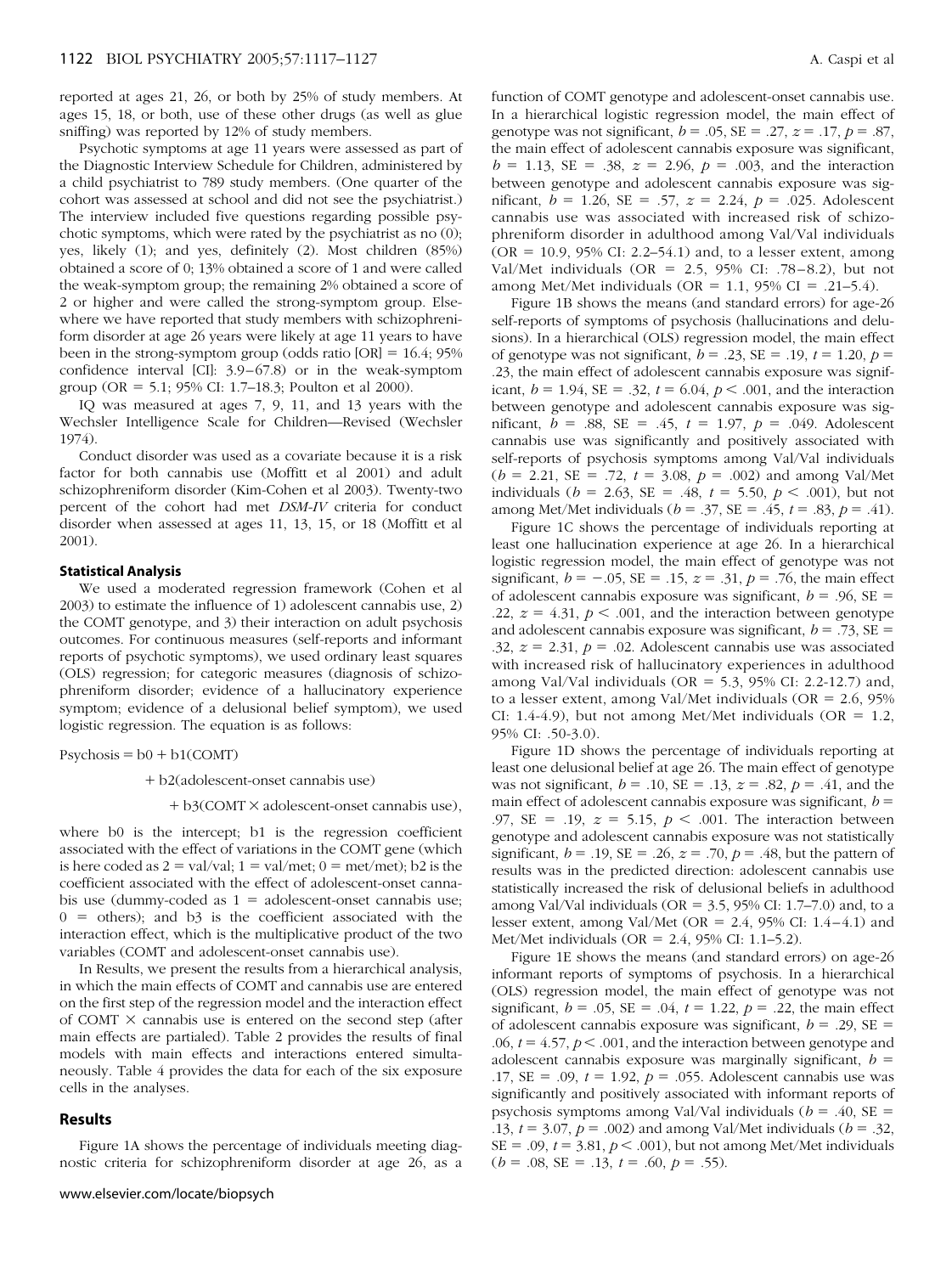<span id="page-6-0"></span>

**Figure 1.** The influence of adolescent-onset cannabis use on adult psychosis is moderated by variations in the COMT gene. **(A)** The percentage of individuals meeting diagnostic criteria for schizophreniform disorder at age 26. **(B)** Means (and standard errors) on age-26 self-reports of symptoms of psychosis (hallucinations and delusions). **(C)** The percentage of individuals reporting at least one hallucination experience at age 26. (**D)** The percentage of individuals reporting at least one delusional belief at age 26. (**E)** Means (and standard errors) on age-26 informant reports of symptoms of psychosis.

In additional analyses, we tested whether the  $G \times E$  interactions were moderated by gender. The three-way interactions were not significant; adolescent-onset cannabis use was associated with psychosis outcomes among both male and female Val carriers, but not among Met/Met homozygotes.

#### **Testing Adolescent- Versus Adult-Onset Cannabis Exposure**

Previous research suggests that adult-onset users might be less vulnerable than adolescents to the potential psychotogenic effect of cannabis [\(Arseneault et al 2004\)](#page-9-0). Consistent with this hypothesis, we found that, unlike adolescent-onset cannabis users, adult-onset cannabis users were not at increased risk of psychosis, whether measured as schizophreniform disorder ( $b = .004$ , SE = .50,  $z = .01$ ,  $p = .99$ ), self-reports of psychotic symptoms ( $b = -.36$ , SE = .37,  $t = .99$ ,  $p = .32$ ), hallucinatory experiences ( $b = .02$ ,  $SE = .28$ ,  $z = .09$ ,  $p = .93$ ), delusional beliefs ( $b = -.15$ , SE = .24,  $z = .62$ ,  $p = .53$ ), or informant reports of psychotic symptoms ( $b = .03$ , SE = .07,  $t = .45$ ,  $p = .66$ ). Moreover, there were no significant interactions between adult-onset cannabis use and COMT in predicting psychosis outcomes [\(Table 3\)](#page-7-0). In addition, the  $COMT \times a$ dolescent-onset cannabis use interactions remained significant when we controlled for cannabis use in adulthood [\(Table 2\)](#page-3-0).

#### **Testing Possible Alternative Explanations**

We ruled out four alternative interpretations of the observed  $G \times E$  interaction. The first alternative was that early cannabis use is a gateway to using amphetamines and hallucinogens [\(Lynskey et al 2003\)](#page-10-0), which can induce psychosis, and that cannabis users with the Val allele could be most susceptible to these potent drugs. During adolescence, cannabis users also used other drugs [\(Table 4\)](#page-8-0), but the  $G \times E$  interactions remained significant when use of drugs other than cannabis was statistically controlled in regression analyses [\(Table 2\)](#page-3-0). Adolescent cannabis users were also likely to use amphetamines and hallucinogens as adults [\(Table 4\)](#page-8-0), but controlling for this drug use did not alter the results [\(Table 2\)](#page-3-0). (Similar controls for adult tobacco and alcohol dependence also did not alter the  $G \times E$ results.)

The second alternative was that individuals with the Val allele could have already been exhibiting psychotic symptoms before they began to use cannabis. To test this, we compared the 3 (genotype)  $\times$  2 (adolescent-onset cannabis use) groups on their self-reports of psychotic symptoms at age 11 years. The six groups did not differ from each other in the extent to which they experienced psychotic symptoms before they began to use cannabis [\(Table 4\)](#page-8-0), and the G  $\times$  E interactions remained significant after controlling for these prodromal childhood psychotic symptoms [\(Table 2\)](#page-3-0).

The third alternative was that individuals with the Val allele could have had preexisting childhood cognitive deficits that put them at risk for both early cannabis use and later psychosis [\(Cannon et al 2002\)](#page-9-0); however, the groups did not differ from each other in childhood IQ [\(Table 4\)](#page-8-0), and controlling for IQ did not alter the results [\(Table 2\)](#page-3-0).

A fourth alternative was that adolescent-onset cannabis use merely signals the presence of conduct problems, which increase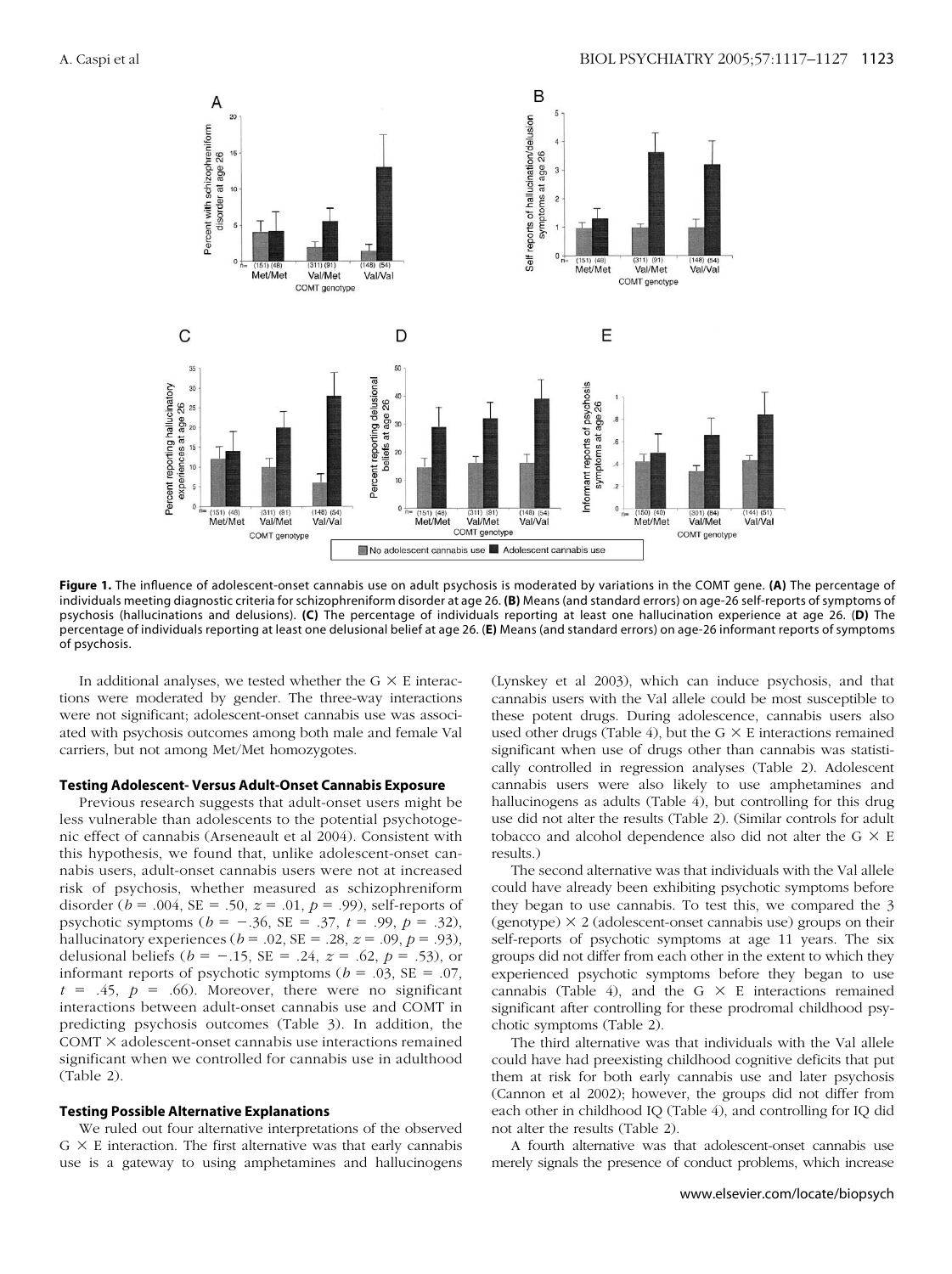<span id="page-7-0"></span>

|  |  | Table 3. Comparisons of the Three (Genotype) by Two (Adolescent-Onset Cannabis Use) Groups on Covariates and Outcomes |
|--|--|-----------------------------------------------------------------------------------------------------------------------|
|  |  |                                                                                                                       |

|                                                         |                        | Non-Cannabis-Using Adolescents |                        | Early-Onset Adolescent Cannabis Users |                       |                       |  |  |  |
|---------------------------------------------------------|------------------------|--------------------------------|------------------------|---------------------------------------|-----------------------|-----------------------|--|--|--|
| Covariates <sup>a</sup>                                 | Met/Met<br>$(n = 151)$ | Val/Met<br>$(n = 311)$         | Val/Val<br>$(n = 148)$ | Met/Met<br>$(n = 48)$                 | Val/Met<br>$(n = 91)$ | Val/Val<br>$(n = 54)$ |  |  |  |
| Adult cannabis use $(\%)^b$                             | 21.8                   | 25.2                           | 25.7                   | 70.2                                  | 69.6                  | 71.7                  |  |  |  |
| Adolescent use of drugs other than<br>cannabis $(\%)^c$ | 1.3                    | 1.0                            | 2.0                    | 41.7                                  | 40.0                  | 42.6                  |  |  |  |
| Adult use of amphetamines and<br>hallucinogens $(\%)^d$ | 15.2                   | 16.7                           | 16.2                   | 52.1                                  | 50.6                  | 50.0                  |  |  |  |
| Childhood psychotic symptoms (%) <sup>e</sup>           | 15.4                   | 10.0                           | 13.6                   | 21.6                                  | 18.3                  | 14.3                  |  |  |  |
| Childhood IQ (M, SD)                                    | 110(13)                | 107(13)                        | 108 (14)               | 107 (13)                              | 107(13)               | 107 (12)              |  |  |  |
| Adolescent conduct disorder (%) <sup>f</sup>            | 10.5                   | 11.5                           | 16.9                   | 52.1                                  | 42.4                  | 46.3                  |  |  |  |
| Outcomes                                                |                        |                                |                        |                                       |                       |                       |  |  |  |
| Diagnosis of schizophreniform<br>disorder (%)           | 4.0                    | 2.3                            | 1.4                    | 4.2                                   | 5.5                   | 13.0                  |  |  |  |
| Self-reports of psychotic symptoms<br>(M, SD)           | .96(2.8)               | .99(2.8)                       | .98(3.1)               | 1.3(2.4)                              | 3.6(6.7)              | 3.2(7.1)              |  |  |  |
| Evidence of hallucinatory<br>experiences (%)            | 12.6                   | 9.7                            | 6.8                    | 14.6                                  | 22.0                  | 27.8                  |  |  |  |
| Evidence of delusional beliefs (%)                      | 14.6                   | 16.4                           | 15.5                   | 29.2                                  | 31.9                  | 38.9                  |  |  |  |
| Informant reports of psychotic symptoms<br>(M, SD)      | .42 (.71)              | .33(.54)                       | .44(.67)               | .50 (.87)                             | .66(1.1)              | .84(1.1)              |  |  |  |

 $a$ The covariates offer alternative explanations of the obtained G  $\times$  E results. There was no significant association between genotype and any of the covariates (all *p* values exceed .35). There was a significant association between adolescent-onset cannabis use and adult cannabis use (*p* .001), use of other drugs in adolescence ( $p$  < .001), use of amphetamines and hallucinogens in adulthood ( $p$  < .001), and adolescent conduct disorder ( $p$  < .001), but not between adolescent-onset cannabis use and childhood psychotic symptoms ( $p = .06$ ) and childhood IQ ( $p = .27$ ). Moreover, the observed G  $\times$  E interaction could not be accounted for by the pattern of associations in the six exposure cells; that is, when stratified by adolescent-onset cannabis use, the three genotype groups did not differ from each other on any of the covariates. *<sup>b</sup>*

 ${}^b$ Percent study members reporting using cannabis, on average, on a monthly basis at age 21 years, 26 years, or both.

*c* Percent study members reporting trying other drugs at age 15 years, 18 years, or both.

*d* Percent study members reporting using amphetamines, hallucinogens, or both at age 21 years, 26 years, or both.

*e* Percent study members reporting "strong" or "weak" psychotic symptoms at age 11 years.

*f* Percent study members meeting diagnostic criteria for conduct disorder between ages 11 and 18 years.

the likelihood of cannabis use and which can be part of the adolescent prodromal phase of schizophrenia [\(Kim-Cohen et al](#page-9-0) [2003\)](#page-9-0). Although study members who had conduct disorder were likely to be adolescent-onset cannabis users [\(Table 4\)](#page-8-0), controlling for conduct disorder did not alter the results [\(Table 2\)](#page-3-0).<sup>1</sup>

## **Discussion**

This study provides evidence that a functional polymorphism in the COMT gene interacted with adolescent-onset cannabis use to predict the emergence of adult psychosis. An alternative causal

<sup>1</sup>After ruling out alternative explanations for our finding, we proceeded to evaluate systematically whether the  $G \times E$  interaction showed specificity to the hypothesized triad of gene, environmental risk factor, and psychiatric outcome (Licinio 2003) by replacing one element in the triad while holding the other two constant. We replaced the COMT genotype with candidate genes we have previously studied (MAOA and 5-HT-TLPR; Caspi et al 2002, 2003), but these did not moderate the influence of early-cannabis use on psychosis outcomes. We replaced cannabis use with other environmental risks previously studied (maltreatment and stressful life events; Caspi et al 2002, 2003), but COMT did not moderate the influence of these risks on psychosis outcomes. Finally, we tested whether the COMT  $\times$  early-cannabis use interaction was specific to psychosis outcomes or extended to other adult psychiatric disorders (including anxiety, major depression, alcohol dependence, and cannabis dependence); the observed  $G \times E$  interaction extended only to depression ( $p < .05$ ), suggesting the explanation behind this G  $\times$  E may ultimately involve neurobiological processes shared by affective and psychotic disorders. Equally, this finding was not hypothesized in advance and may capitalize on chance.

hypothesis must be considered. It is possible that preexisting early behavior or cognitive problems lead psychosis-prone carriers of the Val allele to take up cannabis use as teenagers. There was no main-effect risk for developing psychosis among carriers of the Val allele, however, and Val allele carriers were not more likely to use cannabis. Moreover, analyses of prospective data established that the  $G \times E$  antedated onset of psychosis and ruled out alternative accounts relating to preexisting childhood psychotic symptoms, preexisting cognitive deficits, use of other drugs, and prodromal conduct disorder.

The results provide evidence that adolescent cannabis use, but not adult-onset use, is associated with later psychosis outcomes and that the COMT Val<sup>158</sup>Met polymorphism moderated the link between psychosis and adolescent-onset cannabis use, but not adult-onset cannabis use. These results, together with studies finding cannabis effects on the brain limited to adolescence in both human research [\(Ehrenreich et al 1999;](#page-9-0) [Pope et al](#page-10-0) [2003\)](#page-10-0) and in experimental animal models [\(Pistis et al 2004;](#page-10-0) [Schneider and Koch 2003\)](#page-10-0), suggest the hypothesis that the observed  $G \times E$  interaction may be limited to a sensitive period of brain development in adolescence. Alternatively, it could be that adult-onset users in our study had not used cannabis long enough for an association with psychotic symptomatology to be manifest.

There is also the question of whether cannabis use represents a true environmental risk factor or is merely a proxy for unmeasured genes. Drug initiation and use are influenced, in part, by genetic factors [\(Rhee et al 2003\)](#page-10-0); however, the  $G \times E$ reported in this study did not apply to initiation and use of drugs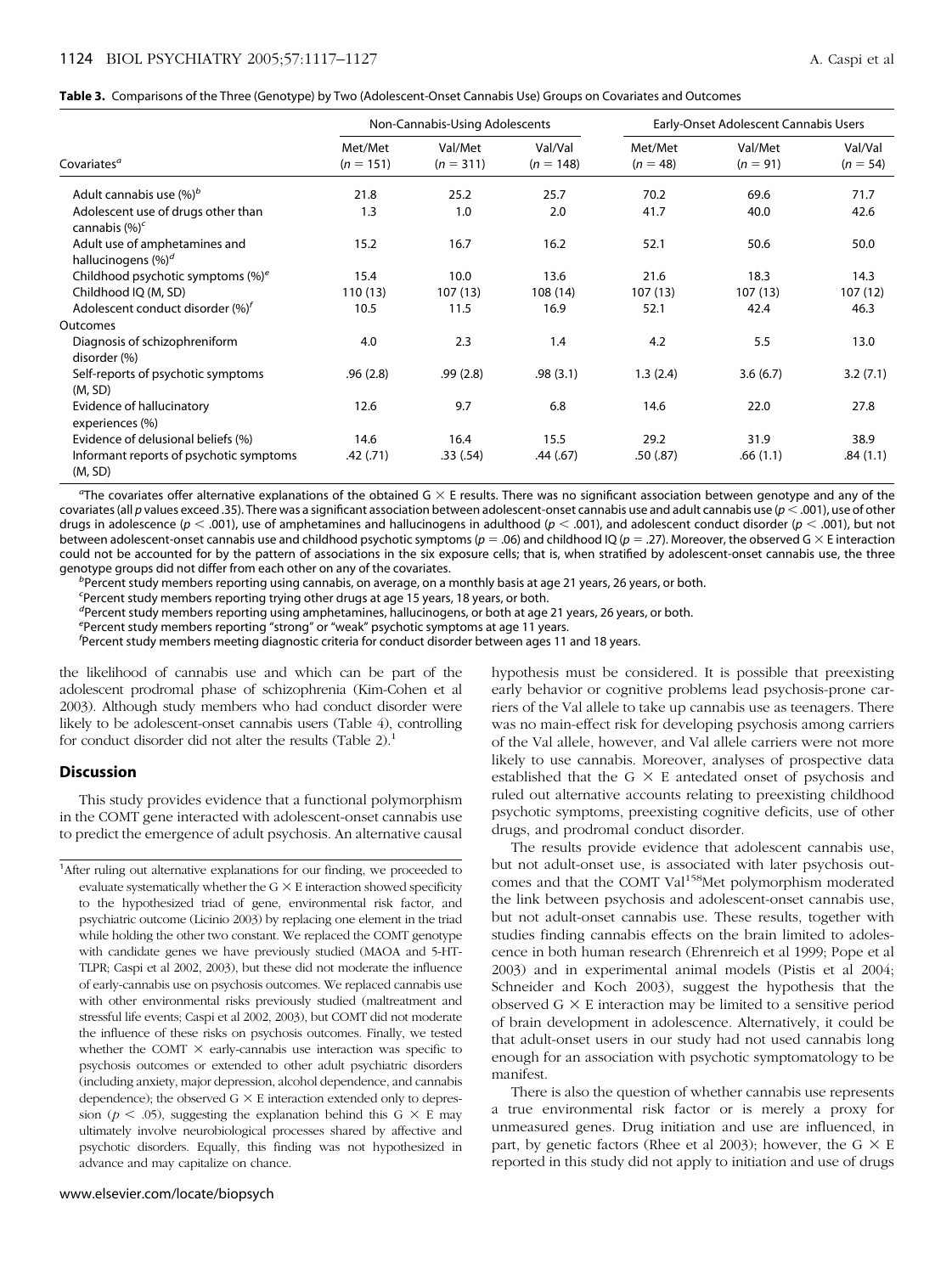<span id="page-8-0"></span>

|  |  |  |  | <b>Table 4.</b> The Nil Influence of Adult-onset Cannabis Use on Adult Psychosis: Results of Final Regression Analyses Testing G×E Interaction Effects |
|--|--|--|--|--------------------------------------------------------------------------------------------------------------------------------------------------------|
|--|--|--|--|--------------------------------------------------------------------------------------------------------------------------------------------------------|

|                                               | Predictor variables |     |           |                      |     |        |     |                                 |     |                                                            |           |      |     |  |
|-----------------------------------------------|---------------------|-----|-----------|----------------------|-----|--------|-----|---------------------------------|-----|------------------------------------------------------------|-----------|------|-----|--|
|                                               |                     |     |           | <b>COMT Genotype</b> |     |        |     | <b>Adult-Onset Cannabis Use</b> |     | COMT Genotype $\times$ Adult-<br><b>Onset Cannabis Use</b> |           |      |     |  |
| Psychosis Outcomes at Age 26                  | Intercept           | b   | <b>SE</b> | t/z                  | p   | b      | SE  | t/z                             | p   | b                                                          | <b>SE</b> | t/z  | p   |  |
| A. Diagnosis of<br>Schizophreniform Disorder  | $-3.44$             | .11 | .31       | .35                  | .73 | .59    | .81 | .73                             | .47 | $-.62$                                                     | .74       | .84  | .40 |  |
| B. Self-Reports of Psychotic<br>Symptoms      | 1.16                | .34 | .22       | 1.53                 | .13 | .15    | .65 | .22                             | .82 | $-.50$                                                     | .53       | .94  | .35 |  |
| C. Evidence of Hallucinatory<br>Experiences   | $-2.04$             | .07 | .17       | .42                  | .67 | .67    | .45 | 1.49                            | .14 | $-.70$                                                     | .41       | 1.69 | .09 |  |
| D. Evidence of Delusional<br><b>Beliefs</b>   | $-1.48$             | .11 | .14       | .81                  | .42 | $-.14$ | .44 | .33                             | .74 | $-.004$                                                    | .34       | .01  | .99 |  |
| E. Informant Reports of<br>Psychotic Symptoms | .38                 | .06 | .04       | 1.33                 | .18 | .05    | .13 | .38                             | .71 | $-.02$                                                     | .10       | .15  | .88 |  |

Predictor Variables

other than cannabis or to onset of cannabis use in adulthood, and thus it appears that adolescent-onset cannabis use can be considered an environmental risk factor in this  $G \times E$ , not simply a proxy for unmeasured genes increasing susceptibility to drug use.

Speculation about implications of this finding should be guarded until it is replicated, and several caveats should be noted. First, this study does not imply that cannabis poses a major risk to the public's mental health, because the majority (92%) of cannabis users in this, as in other studies [\(Arseneault](#page-9-0) [et al 2004\)](#page-9-0), did not develop psychosis. The interaction between adolescent cannabis use and genotype suggests, however, that adolescence could be a sensitive period of neurobiological vulnerability to cannabis for some young people [\(Chambers et al](#page-9-0) [2003\)](#page-9-0) and, if so, policy should discourage adolescents' access to cannabis. Second, this study does not identify a major cause of schizophrenia. Val homozygotes who used cannabis characterized only one fifth of the schizophreniform cases in our cohort. This suggests that a historical rise in cannabis use would not necessarily produce an observable increase in the prevalence of psychosis, although it might be associated with earlier onset of psychotic disorders in recent cohorts [\(Di Maggio et al 2001;](#page-9-0) [Veen](#page-10-0) [et al 2004\)](#page-10-0) or possibly with increases in subtle alterations in positive and negative psychotic experiences [\(Stefanis et al 2004\)](#page-10-0). Moreover, psychotic disorders are a product of multiple heterogeneous disease processes [\(Kennedy et al 2003\)](#page-9-0). We must allow for the possibility that this  $G \times E$  results in a clinical presentation that meets research diagnostic criteria for schizophrenia but might be a phenocopy.

This study has several limitations. First, we focused on the broader phenotype of schizophrenia-spectrum psychosis rather than on clinic-registered schizophrenia cases; however, 70% of the cohort's cases exhibiting this broader phenotype had received treatment. Moreover, like other epidemiological research groups, we have found that psychotic-type syndromes (not all of which have come to clinical attention) are more common in the young-adult population than previously suspected [\(Johns and](#page-9-0) [van Os 2001\)](#page-9-0), and we have shown that the same developmental risk factors apply to this broader phenotype as to more narrowly defined schizophrenia [\(Cannon et al 2002\)](#page-9-0). Dimensional models of psychosis are becoming established as conceptually and clinically useful [\(Myin-Germeys et al 2003\)](#page-10-0). Second, the variable indexing adolescent cannabis use was not ideal. Study members were interviewed about cannabis use at ages 13, 15, and 18 years, but frequency data were collected only at age 18 years (using a

1-year reporting period), and we did not have exposure information about the period 15–17 years. Nonetheless, there was a significant main effect of adolescent cannabis use predicting psychosis outcomes 10 years later. Moreover, of study members who used cannabis by age 15, more than 90% continued to use cannabis at age 18. Omitting from analyses those few pre-age-15 cannabis users who did not report continued cannabis use at age 18 did not alter the findings substantively or in terms of significance levels. Third, although we endeavored to test and rule out several alternative, plausible explanations of the  $G \times E$ , statistical controls with the available data are necessarily imperfect. For example, we were able to control for childhood IQ, but there is a further possibility that some aspect of prefrontal cortical function that does not affect IQ may have been a risk factor for cannabis use, psychosis, or both.

Our finding does add to the growing evidence implicating the COMT Val<sup>158</sup>Met functional polymorphism in psychosis, but possibly only in the context of exposure to environmental pathogens [\(Bilder et al 2004\)](#page-9-0). Further investigations need to identify the mechanisms underlying this  $G \times E$  interaction. The joint effect of the Val allele and adolescent-onset cannabis use on psychosis risk likely reflects dopaminergic dysregulation. One view is that this dysregulation may include reduced prefrontal dopamine activity [\(Block et al 2002;](#page-9-0) [Lundqvist et al 2001; Solowij](#page-10-0) [et al 2002\)](#page-10-0) coupled with increased mesolimbic dopamine transmission [\(Tanda et al 1997; Voruganti et al 2001\)](#page-10-0). Other COMT polymorphisms associated with the Val<sup>158</sup>Met polymorphism [\(Shifman et al 2002\)](#page-10-0) are thought to increase subcortical dopamine levels [\(Bray et al 2003\)](#page-9-0), and it is possible that these polymorphisms may also interact with cannabis use. Moreover, the interactive effects of COMT polymorphisms and cannabis use may increase psychosis risk via neurotransmitter aberrations beyond dopamine dysregulation [\(Carlsson et al 2001\)](#page-9-0). Equally, the  $G \times E$  could operate through a cascade of knock-on environmental experiences. Many chronic cannabis users, as frequent buyers (and sellers) of an illegal drug, become involved in drug-market cultures where they are exposed to threatening situations [\(Blumstein 1995\)](#page-9-0). Adolescent carriers of the Val allele may be neurobiologically ill equipped for an illicit lifestyle, oversensitive to threat, or predisposed to exaggerate threat to psychotic proportions. Although we could not test these various mechanisms in our epidemiologic study, brain endophenotypes and sociological processes are not mutually exclusive and together may account for this  $G \times E$  interaction.

Evidence linking the COMT Val allele to schizophrenia has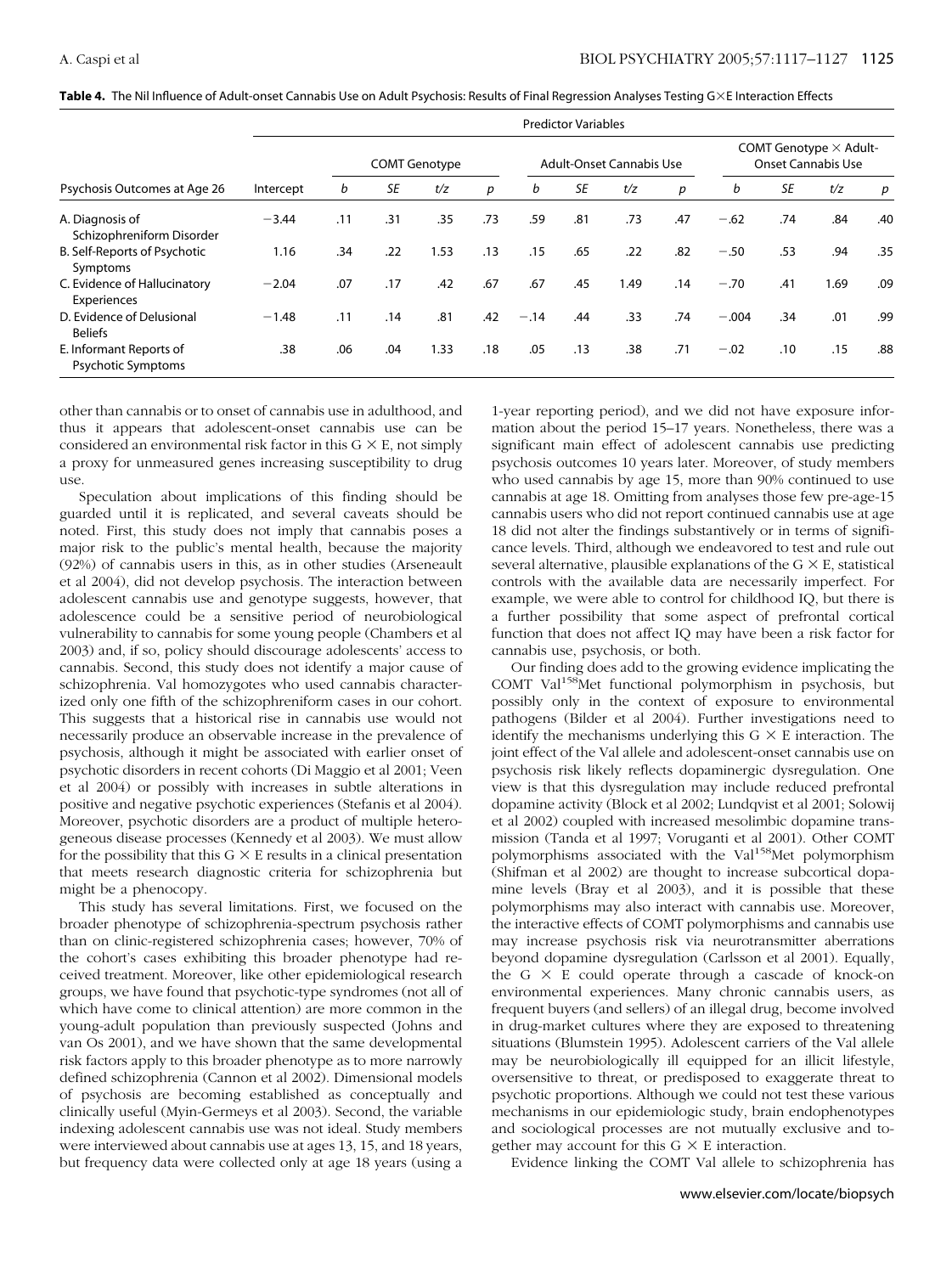<span id="page-9-0"></span>been inconsistent (Glatt et al 2003), and in this study we did not observe any direct association between the Val<sup>158</sup>Met functional polymorphism and psychosis outcomes. Instead, our  $G \times E$ finding raises the possibility that research evidence is inconsistent because allelic variants of the COMT gene confer risk only to persons additionally exposed to psychotogenic environmental risks, including cannabis. This pattern of a significant  $G \times E$  in the presence of an initial nil main effect of the measured gene has emerged in other studies of common complex diseases (e.g., Caspi et al 2002, 2003; Foley et al 2004; Kendler et al, in press; [Ordovas et al 2002\)](#page-10-0) and, if the pattern is widespread, it will have implications for gene hunters: if a gene-to-disorder connection is apparent only among individuals in a sample who have been exposed to specific environmental risks, the connection will be diluted across all individuals and may remain undetected. Most psychiatric genetics designs, including linkage pedigrees, candidate-gene association studies, and genomewide scans, aim to identify genes having direct connections to disorders (i.e., maineffect associations with phenotype irrespective of the environment). Common complex disorders are heritable, but they are also known to have nongenetic environmental causes. Our findings suggest that a role of some susceptibility genes may be to influence response to these pathogenic environments [\(Moffitt](#page-10-0) [et al, in press\)](#page-10-0). The standard direct-effect approach will not be efficient for detecting such genes, because their connection to a disorder is conditional on exposure to an environmental pathogen. Research aiming to uncover new genes for diseases might be made more powerful by recruiting samples on the basis of known exposure to an environmental pathogen and asking which genes discriminate between exposed individuals who did, versus did not, become ill.

*We thank Phil Silva, founder of the Dunedin Multidisciplinary Health and Development Study, the Study members, their families, and friends. Supported by the Health Research Council of New Zealand, the University of Wisconsin Graduate School, and by grants from the U.K. Medical Research Council, the William T. Grant Foundation, and the U.S. National Institute of Mental Health (MH49414, MH45070). T.E.M. is a Royal Society-Wolfson Research Merit Award holder. M.C. is supported by the Wellcome Trust and NARSAD. The study protocol was approved by the institutional review boards of the participating universities.*

- Akil M, Kolachana BS, Rothmond DA, Hyde TM, Weinberger DR, Kleinman JE (2003): Catechol-O-methyltransferase genotype and dopamine regulation in the human brain. *J Neuroscience* 23:2008 –2013.
- American Psychiatric Association (1994):*Diagnostic and Statistical Manual of Mental Disorders*, 4th ed. Washington, DC: American Psychiatric Association.
- Arseneault L, Cannon M, Witton J, Murray RM (2004): Causal association between cannabis and psychosis: Examination of the evidence. *Br J Psychiatry* 184:110 –117.
- Ashton H (2002): Cannabis or health? *Curr Opin Psychiatry* 15:247–253.
- Bilder RM, Volavka J, Lachman HM, Grace A (2004): The catechol-O-methyltransferase polymorphism: Relations to the tonic-phasic dopamine hypothesis and neuropsychiatric phenotypes. *Neuropsychopharmacology* 29:1943–1961.
- Block RI, O'Leary DS, Hichwa RD, Augustinack JC, Boles Ponto LL, Ghoneim MM, et al (2002): Effects of frequent marijuana use on memory-related regional cerebral blood flow. *Pharmacol Biochem Behavior* 72:237–250.
- Blumstein A (1995): Youth violence, guns, and the illicit-drug industry.*J Crim Law Criminol* 86:10 –36.
- Bray NJ, Buckland PR, Williams NM, Williams HJ, Norton N, Owen MJ, et al (2003): A haplotype implicated in schizophrenia susceptibility is associ-

ated with reduced COMT expression in human brain. *Am J Hum Genet* 73:152–161.

- Bunney WE, Bunney BG (2000): Evidence for a compromised dorsolateral prefrontal cortical parallel circuit in schizophrenia. *Brain Res Rev* 31:138 – 146.
- Cannon M, Caspi A, Moffitt TE, Murray R, Harrington H, Poulton R (2002): Evidence for early-childhood, pan-developmental impairment specific to adult schizophreniform disorder: Results from a longitudinal birth cohort. *Arch Gen Psychiatry* 59:449 – 456.
- Carlsson A, Waters N, Holm-Waters S, Tedroff J, Nilsson M, Carlsson ML (2001): Interactions between monoamines, glutomate, and GABA in schizophrenia: New evidence. *Ann Rev Pharmacol Toxicol* 41:237–260.
- Caspi A, McClay J, Moffitt TE, Mill J, Martin J, Craig IW, et al (2002): Role of genotype in the cycle of violence in maltreated children. *Science* 297: 851– 854.
- Caspi A, Sugden K, Moffitt TE, Taylor A, Craig IW, Harrington H, et al (2003): Influence of life stress on depression: Moderation by a polymorphism in the 5-HTT gene. *Science* 301:386 –389.
- Chambers RA, Taylor JR, Potenza MC (2003): Developmental neurocircuitry of motivation in adolescence: A critical period of additional vulnerability. *Am. J Psychiatry* 160:1041–1052.
- Cohen J, Cohen P, West SG, Aiken LS (2003): *Applied multiple regression/ correlation analysis for the behavioral sciences*. Hillsdale, NJ: Erlbaum.
- Di Maggio C, Martinez M, Menard J-F, Petit M, Thibaut F (2001): Evidence of a cohort effect for age at onset of schizophrenia. *Am J Psychiatry* 158: 489 – 492.
- Egan MF, Goldberg TE, Kolachana BS, Callicott JH, Mazzanti CM, Straub RE, et al (2001): Effect of COMT val 108/158 genotype on frontal lobe function and risk for schizophrenia. *PNAS* 98:6917– 6922.
- Erhrenreich H, Rinn T, Kunert HJ, Moeller MR, Poser W, Schilling L, et al (1999): Specific attentional dysfunction in adults following early start of cannabis use. *Psychopharmacology* 142:295–301.
- Foley DL, Eaves LJ, Wormley B, Silberg JL, Maes H.H, Kuhn J, et al (2004): Childhood adversity, monoamine oxidase A genotype, and risk for conduct disorder. *Arch Gen Psychiatry* 61:738 –744.
- Glatt SJ, Faraone SV, Tsuang MT (2003): Association between a functional catechol-O-methyltransferase gene polymorphism and schizophrenia: Meta-analysis of case-control and family-based studies. *Am J Psychiatry* 160:469 – 476.
- Gottesman II, Gould TD (2003): The endophenotype concept in psychiatry: Etymology and strategic intentions. *Am J Psychiatry* 160:636 – 645.
- Hardin J, Hilbe J (2001): *Generalized linear models and extensions*. College Station, TX: Stata Press.
- Henquet C, Krabbendam L, Spauwen J, Kaplan C, Lieb R, Wittchen H-U, et al (2004): Prospective cohort study of cannabis use, predisposition for psychosis, and psychotic symptoms in young people. *Br Med J.*Available: *BMJ*, doi:10.1136/bmj.38267.664086.63 (published 1 December 2004).
- Iversen L (2003): Cannabis and the brain. *Brain* 126:1252–1270.
- Johns LC, van Os J (2001): The continuity of psychotic experiences in the general population. *Clinical Psychol Rev* 21:1125–1141.
- Kapur S (2003): Psychosis as a state of aberrant salience: A framework linking biology, phenomenology, and pharmacology in schizophrenia. *Am J Psychiatry* 160:13–23.
- Kendler KS, Kuhn JW, Vittum J, Prescott CA, Riley B (in press): The interaction of stressful life events and a serotonin transporter polymorphism in the prediction of episodes of major depression: A replication. *Arch Gen Psychiatry*.
- Kennedy JL, Farrer LA, Andreasen NC, Mayeux R, St. George-Hyslop P (2003): The genetics of adult-onset neuropsychiatric disease: Complexities and conundra? *Science* 302:822– 826.
- Kim-Cohen J, Caspi A, Moffitt TE, Harrington H, Milne B, Poulton R (2003): Prior juvenile diagnoses in adults with mental disorder: Developmental follow-back of a prospective-longitudinal cohort. *Arch Gen Psychiatry* 60:709 –717.
- Lachman HM, Papolos DF, Saito T, Yu YM, Szumlanski CL, Weinshilboum RM (1996): Human catechol-O-methyltransferase pharmacogenetics: Description of a functional polymorphism and its potential application to neuropsychiatric disorders. *Pharmacogenetics* 6:243–250.
- Lewis CM, Levinson DF, Wise LH, DeLisi LE, Straub RE, Hovatta I, et al (2003): Genome scan meta-analysis of schizophrenia and bipolar disorder, Part II: Schizophrenia. *Am J Hum Genet* 73:34 – 48.
- Licinio J (2003): Moving away from one-polymorphism genetic association studies. *Mol Psychiatry* 8:247.